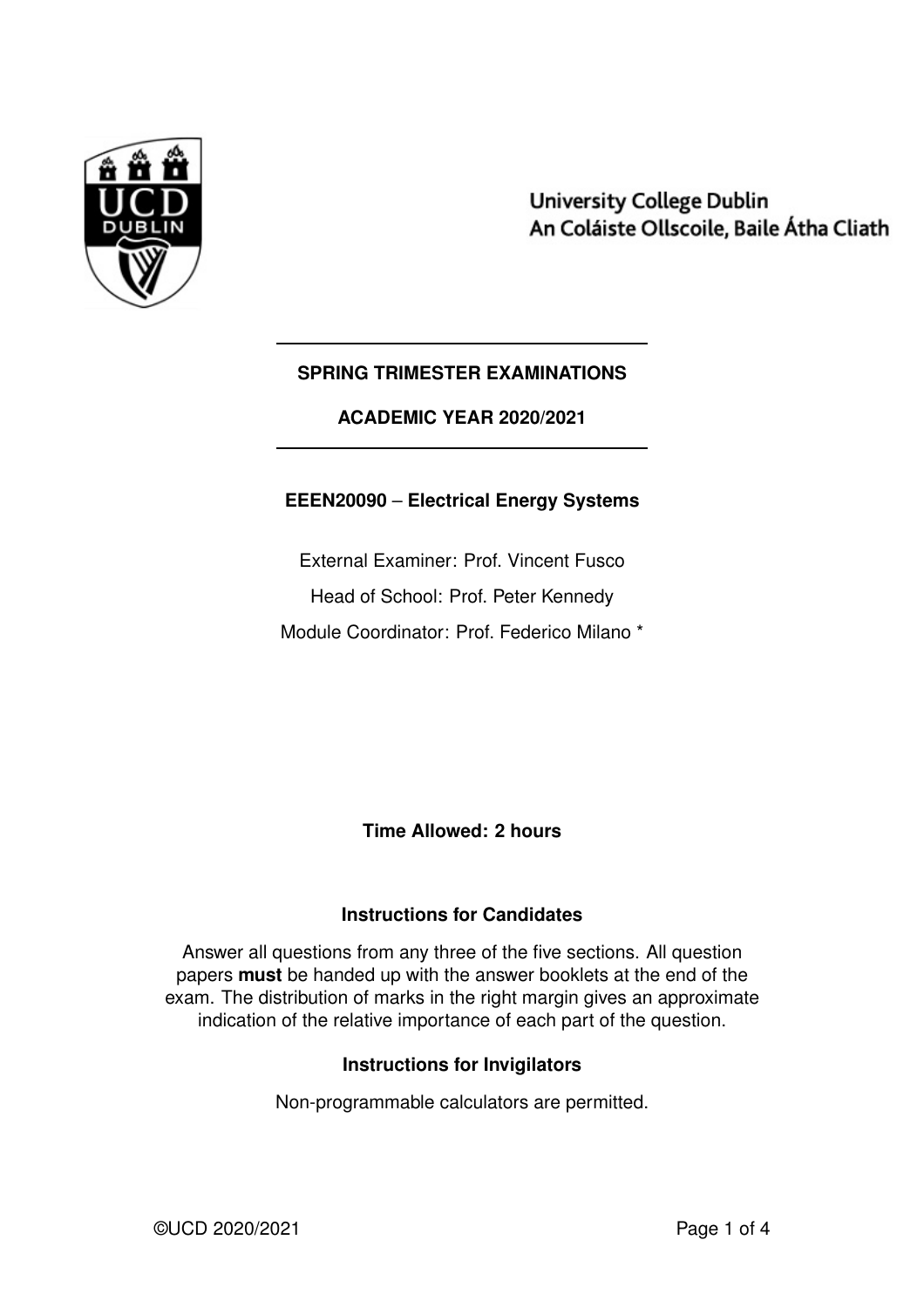### **Section A**

A  $Y$ -connected three-phase source serves a  $Y$ -connected three-phase load. The load is balanced and has an impedance  $\overline{Z}=20+j10 \Omega$  per phase, whereas the phase-to-neutral voltages of the source are as follows:

- $\bar{V}_A = 110\angle 0$  V
- $\bar{V}_B = 90\angle 120^\circ$  V
- $\bar{V}_C = 130\angle 120^\circ$  V

Calculate the line currents  $(\bar{I}_A, \bar{I}_B, \bar{I}_C)$  in the following conditions:

- 1. With a neutral conductor with impedance  $\bar{Z}_N = j5 \Omega$  that connects the star points of the source and the load. 50%
- 2. Without any neutral conductor. The same state of the state state state state state state state state state

## **Section B**

The relationship between the current i and the total magnetic flux  $\lambda$  in a nonlinear magnetic circuit with a mobile part is given by:

$$
i = kx^3\lambda^2
$$

where  $k$  is a positive coefficient and  $x$  is the position of the mobile part. Determine:

| 3. The magnetic energy $(W)$ stored in the magnetic circuit<br>as a function of x and $\lambda$ . | 35% |
|---------------------------------------------------------------------------------------------------|-----|
| 4. The coenergy $(W')$ of the circuit as a function of x and i.                                   | 35% |
| 5. The force $(f)$ generated by the magnetic circuit.                                             | 30% |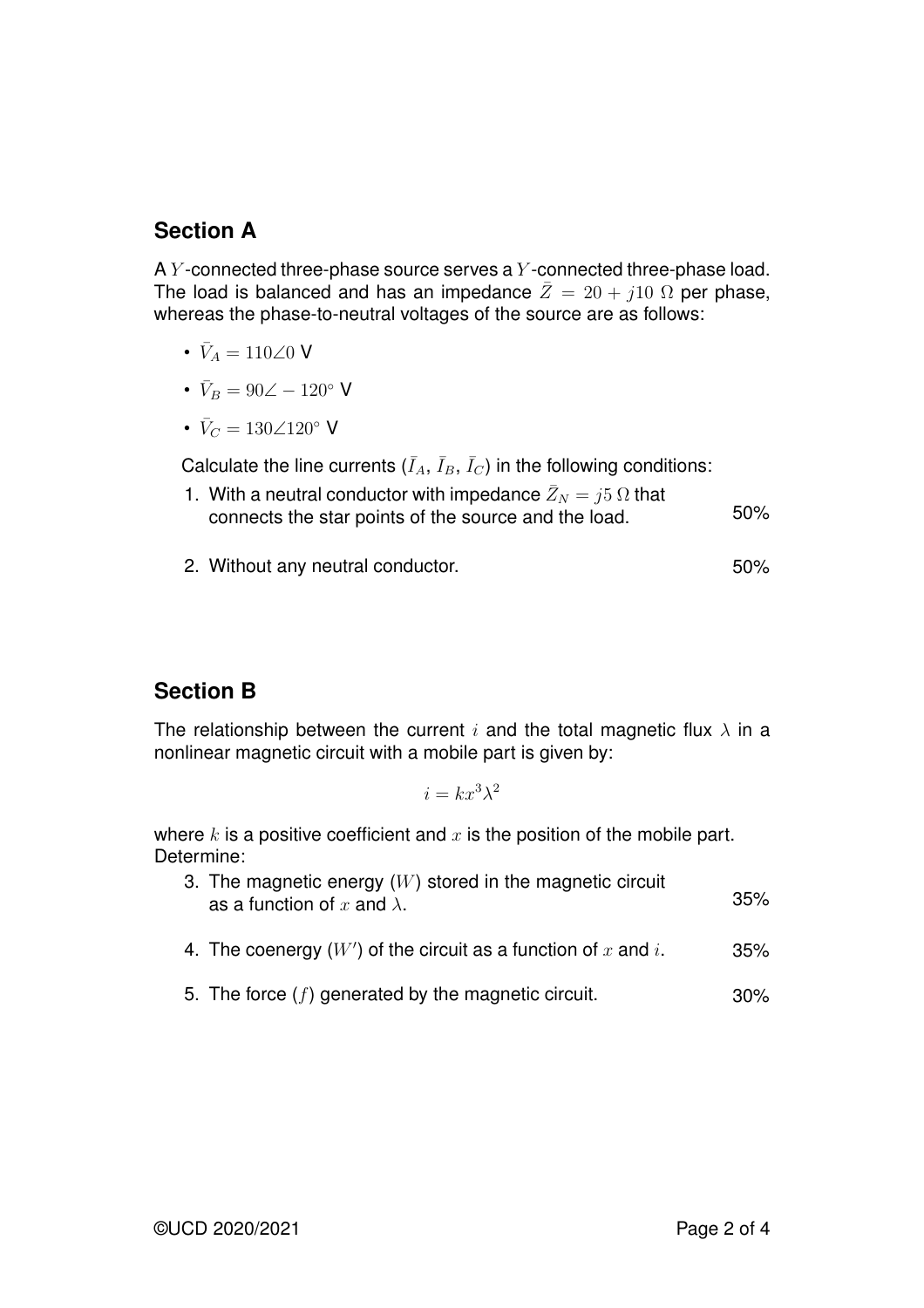## **Section C**

The rotor speed of a three-phase  $Y$ -connected induction motor is  $850$  rpm at full load. The nominal frequency of the motor is 60 Hz. The net mechanical power, efficiency and the power factor of the motor at full load are 5230 W, 86% and 0.7, respectively. The motor has 4 pairs of poles and its nominal phase-to-neutral voltage is 380 V. Determine:

|  | 6. The synchronous speed of the motor $(\omega_{s1})$ . |  | 30% |
|--|---------------------------------------------------------|--|-----|
|--|---------------------------------------------------------|--|-----|

- 7. The slip factor  $(\sigma_N)$  and the line current magnitude  $(I_L)$  40%<br>at full load.
- 8. Rotor Ohmic losses (P*j*<sup>2</sup>) and mechanical losses (P*ml*) at full load if the combined losses in the stator and in the iron core are 410 W. 30%

## **Section D**

A 2 MVA, 22 kV, three-phase, Y-connected alternator has an armature resistance  $R_a$  of 10  $\Omega$  per phase and a synchronous armature reactance  $X_s$  of  $50$  Ω per phase.

Find the voltage regulation ( $\epsilon_v = (E - V)/V$ , where E is the internal emf and  $V$  the stator terminal bus voltage of the machine) for the following operating conditions:

| 9. Open circuit.                                 | 20% |
|--------------------------------------------------|-----|
| 10. 75% of the full-load and unity power factor. | 40% |
|                                                  |     |

11. Full-load and a power factor of 0.75 leading. 40%